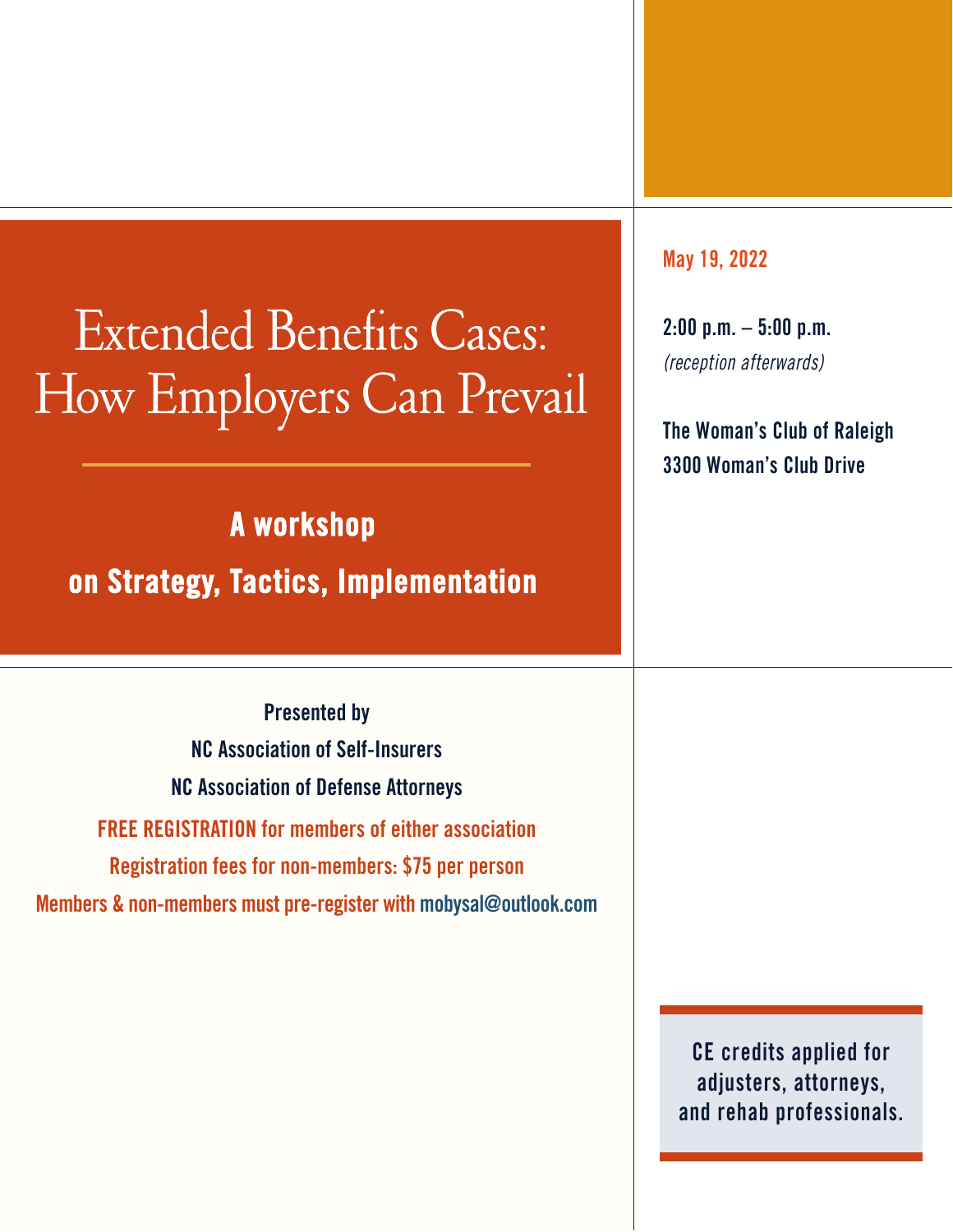### Background & Overview

The North Carolina Industrial Commission has recently issued decisions in the first round of extended benefits cases, in which claimants are arguing entitlement to temporary total disability benefits past the 500-week cap on benefits.

To obtain benefits beyond the 500-week cap, the claimant must request a hearing and present evidence supporting the assertion of a total loss of wage-earning capacity. The claimant is only eligible to request a hearing on this issue after 425 weeks have passed from the first date of disability. This workshop will include discussion of strategies to prepare claims for litigation using the information from the cases that have been heard by the Industrial Commission.

#### **May 19, 2022**

| $2:00 \text{ p.m.} - 2:30 \text{ p.m.}$ | Language & Intent of the 2011 Legislative Reform<br>Julia Dixon, First Benefits Insurance<br>Stephanie Gay, Aegis Administrative Services<br>Bruce Hamilton, Teague Campbell                                                    |
|-----------------------------------------|---------------------------------------------------------------------------------------------------------------------------------------------------------------------------------------------------------------------------------|
| $2:30$ p.m. $-3:30$ p.m.                | The Decisions So Far: What Have We Learned?<br>Eleasa Allen, Robinson & Lawing<br>Larry Baker, Willson Jones Carter & Baxley<br>Mark Leach, Orbuck Ruark & Dillard                                                              |
| $3:30$ p.m. $-3:45$ p.m.                | Refreshment Break                                                                                                                                                                                                               |
| $3:45$ p.m. $-5:00$ p.m.                | <b>How Should Employers Proceed?</b><br><b>A Panel Discussion</b><br>Scarlette Gardner, NC State Human Resources<br>Pam Harris, Carolina Case Management<br>Tracey Jones, Teague Campbell<br>Jeff Kadis, <i>Hedrick Gardner</i> |
| $5:00$ p.m. $-6:30$ p.m.                | Reception                                                                                                                                                                                                                       |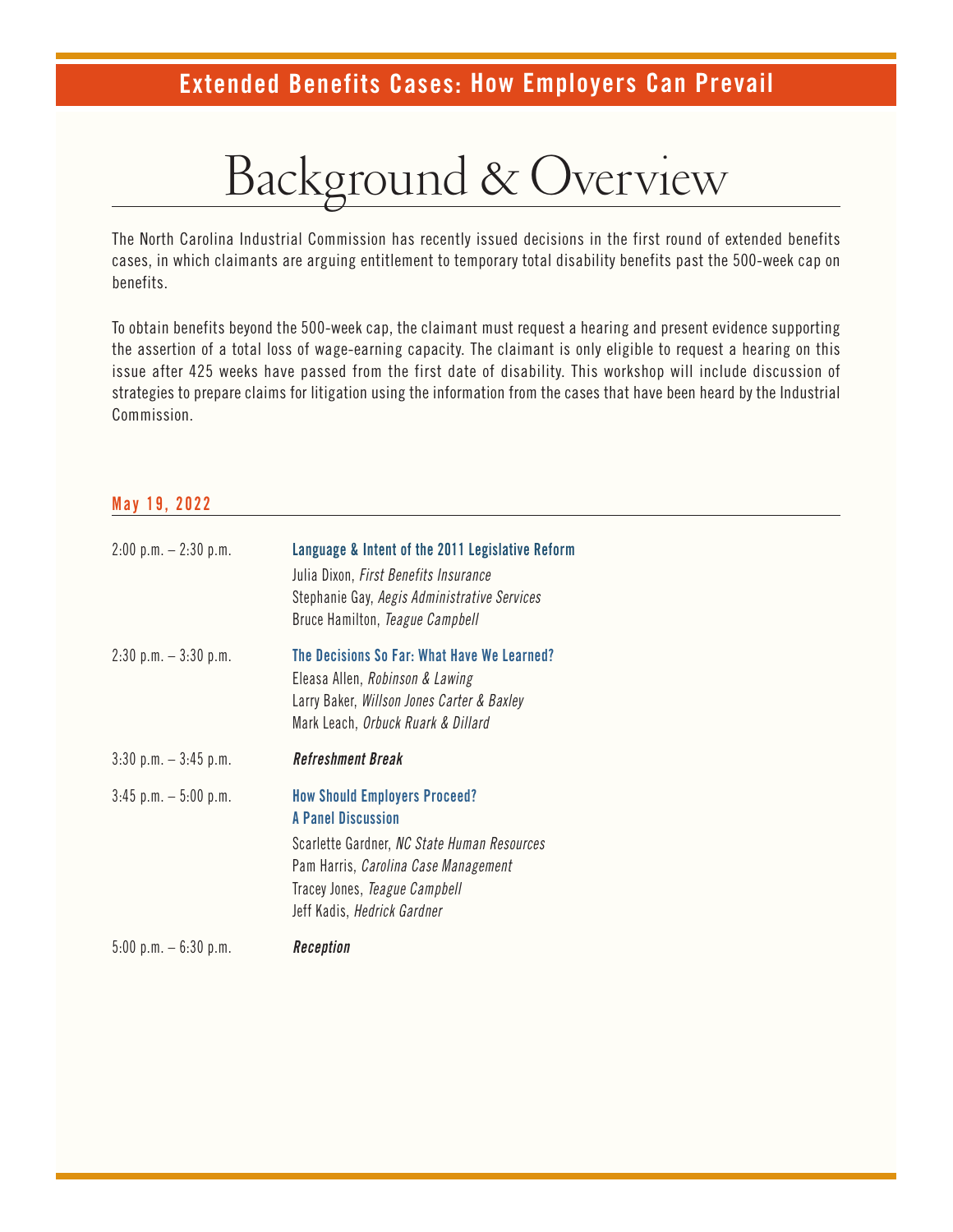## About the Speakers

**Eleasa Allen**, a partner at Robinson & Lawing, is a graduate of the University of North Carolina at Chapel Hill and Wake Forest University School of Law.

**Larry Baker**, a partner at Willson Jones and immediate past president of the NC Association of Defense Attorneys, earned his law degree from Wake Forest University School of Law.

**Julia Dixon**, vice president claims/compliance, First Benefits Insurance Mutual, is also associate general counsel for the North Carolina Retail Merchants Association. She is a graduate of the UNC School of Law.

**Stephanie Gay**, president of the NC Association of Self-Insurers, is a co-founder and president of Aegis Administrative Services, Inc., a multi-line third party adjusting firm specializing in property and casualty claims with an emphasis on workers' compensation. A graduate of Meredith College, earlier in her career she was a financial analyst with Dun & Bradstreet.

**Scarlette Gardner**, division director, safety health & workers' compensation at Office of the Governor, NC Office of State Human Resources, earned her law degree from the University of North Carolina at Chapel Hill.

**Bruce Hamilton**, a partner at Teague Campbell and legal advisor to the NC Association of Self- Insurers, is a graduate of Tulane University and the University of Virginia law school.

**Pam Harris**, MA, CRC, LPC, CCM, is senior disability analyst & diplomate, senior case manager at Carolina Case Management. She earned her master's in rehabilitation psychology at Appalachian State University.

**Tracey Jones**, co-chair of Teague Campbell's workers' compensation practice group, is a graduate of UNC-Chapel Hill and Wake Forest University School of Law.

**Jeff Kadis**, a partner at Hedrick Gardner, is a graduate of UNC-Chapel Hill and Wake forest University School of Law.

**Mark Leach**, a partner at Orbuck Ruark & Dillard, is chair of the North Carolina Bar Association's workers' compensation section. He is a graduate of the Wake Forest University School of Law.

### About the Planners

**Jennifer Jerzak Blackman**, owner of the Law Office of Jennifer Jerzak Blackman, is a graduate of the University of Virginia and Wake Forest School of Law.

**Sarah Blair**, an attorney with Anders Newton, is a graduate of North Carolina State University and Campbell Law School.